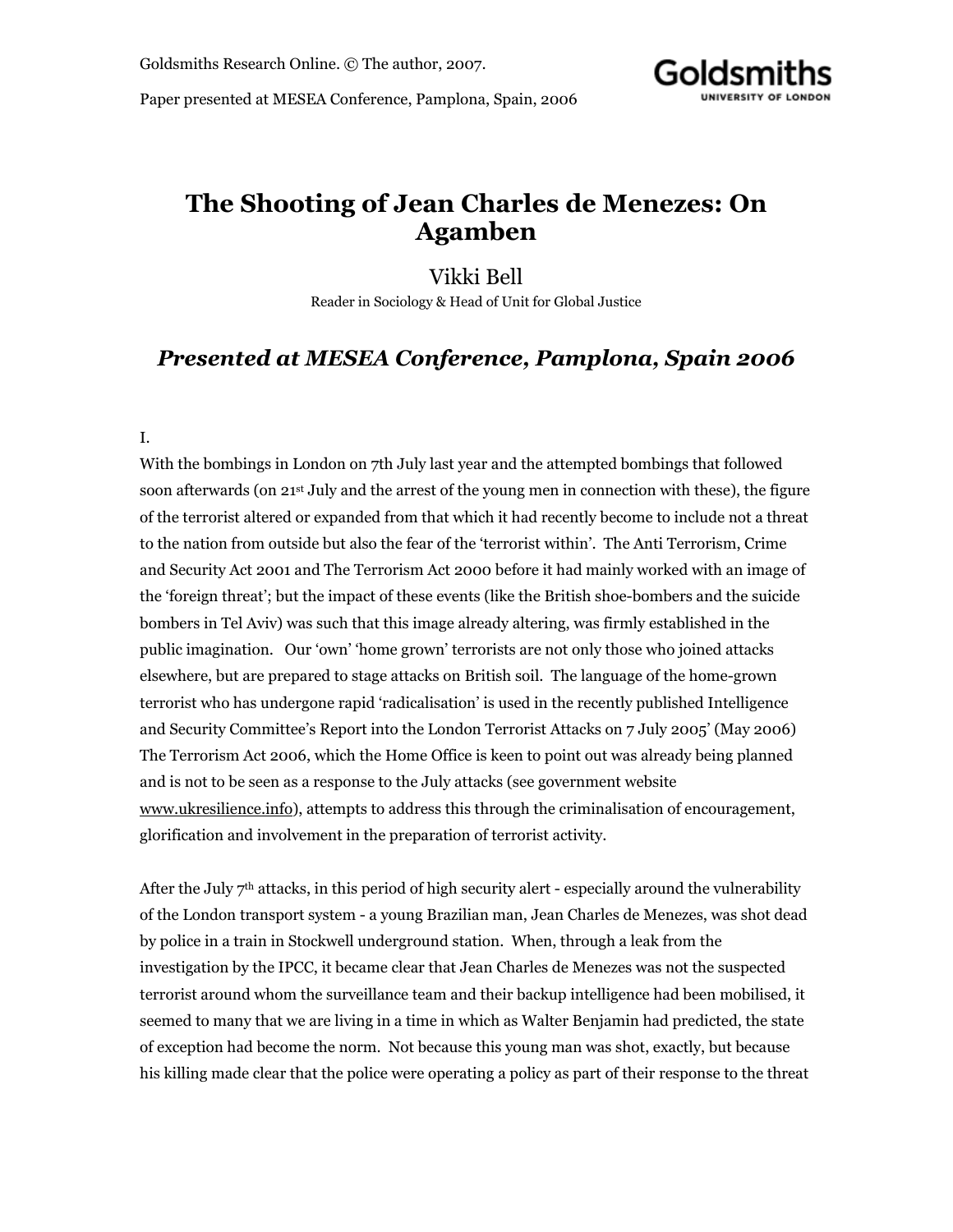of suicide bombers – Operation Kratos – that legally allowed the use of fatal force. In effect it allowed this killing not to be a murder.

While radical groups and commentators quickly called this as a shoot to kill policy, the Metropolitan police issued a report to their members regarding the prevention of suicide terrorism in which the author (Swain) says 'this is not a shoot to kill policy' (Suicide terrorism' 27 October 2005). He then continues to explain that police shooting a suspect is in accordance with the Criminal Law Act and, contrary to public perception, there is no requirement to give warning. To date, no one has been prosecuted about this killing.

Like the foreign suspect who can be incarcerated without need for criminal prosecution under the Terrorism Act (if cannot be deported), the suicide bomber is seemingly considered a threat to the 'life of the nation' such that derogation from the European Convention on Human Rights is allowed. (ECHR allows the right to life to be derogated (suspended) in relation to deaths resulting from lawful acts of war.? But this is a presumption since no derogation sought) In this precise sense, this is a war not only in the rhetorical terms of a war on terrorism, but in the sense that the right to life is suspended.

Giorgio Agamben argued that the homo sacer is precisely the one who can be killed without being murdered. What is the relevance of his theory here?

Agamben's discussion of homo sacer returns us to this archaic figure of Roman law, the traits of which seem contradictory (1998:71). The term sacer means both sacred and damned. The homo sacer was the 'one whom the people have judged on account of a crime. It is not permitted to sacrifice this man, yet he who kills him will not be condemned for homicide…this is why it is customary for a bad or impure man to be called sacred.'(quoting Pompeius Festus, 1993:71). This seems contradictory because it confirms the sacredness of a person, while also allowing – or rendering unpunishable – his killing (1993:72). More contradictory still when it is understood that he could not be put to death according to ritual practices (1993:72). The Romans also found it obscure: Macrobius sates that 'I am not unaware that it appears strange to some people that while it is forbidden to violate any sacred thing whatsoever, it is permitted to kill the sacred man.'(72). The two elements – the unpunishability of his killing and the ban on his sacrifice – are difficult to explain together (72-3). How is it possible to kill the homo sacer without contaminating oneself or committing sacriliege? Agamben argues that the homo sacer is a limit figure, between the juridical realms of the divine and the human and that cannot be explained satisfactorily within only one of these realms. The figure may allow us, he writes 'to uncover an originary *political* structure located in a zone prior to the distinction between sacred and profane, religious and juridical'(1993:74).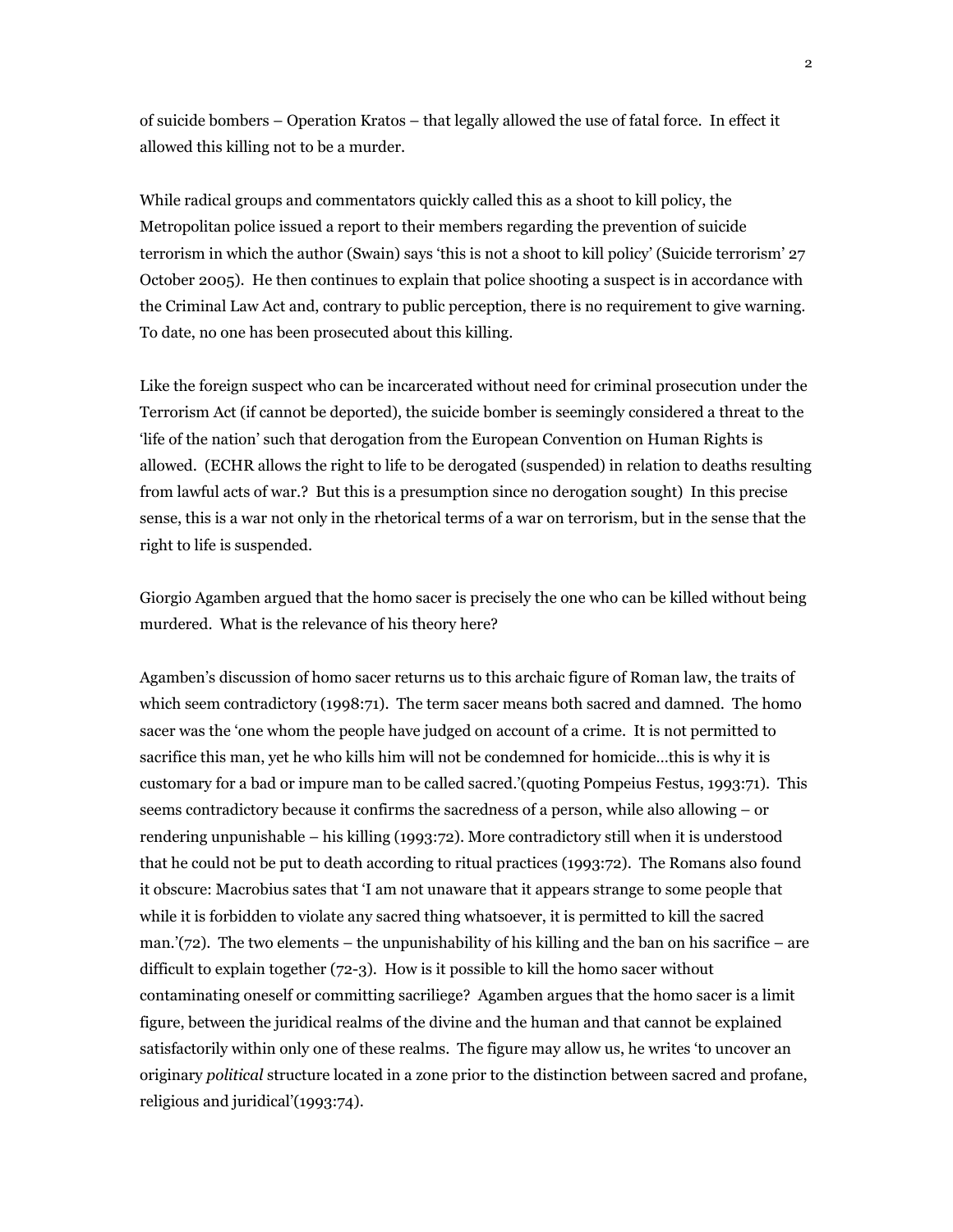There is a political structure at stake, for Agamben, one that follows on the distinction between life as political (bios) and life as the simple fact of living – bare or naked life (zoe). The related distinction central to Schmitt's work informs Agamben here, that is, the distinction between the People and the people that haunts modern politics: on the one hand the sovereign's legitimacy rests upon the people's acceptance of his exception (they agree to be a people in the sense that they give the sovereign the monopoly on violence, the right to use the violence which they renounce); on the other, there is the people as mass. The 'remainder' of the first, then, are those who are in the system but not of it, those who are ambiguously placed and who can so easily become understood as a remainder, an impure in relation to the purity of those (good) people who are politically subjected in both senses of the word. Agamben's work on Auschwitz 'Remnants of Auschwitz' is precisely about how bare life can be produced – the Nazis were meticulous about stripping the Jews of their nationality before extermination, removing it so that they became living beings without being People – in the midst of the political.

The homo sacer is a limit figure between the human and the divine – he is 'set outside human jurisdiction without being brought into the realm of divine law'(82). He cannot be sacrificed so he is not, Agamben argues, the same as one who is consecrated – the one who is banned and given over to the gods – as anthropological works of late nineteenth and early twentieth century had suggested. If it is licit to kill the sacred man, he is excepted both from the realm of the human and from the realm of the divine. There is 'more than a mere analogy' with the sovereign; because the sovereign is an exceptional case with regard to law – law applies by no longer applying to the sovereign, by withdrawing from it (as in the phrase 'the exception that proves the rule') – so the homo sacer belongs to God in his unsacrificeability and is included (thereby) in the human community by being able to be killed.

Homo sacer is abandoned therefore – existing somewhere in relation to the law and to God but in neither realm. The homo sacer could be seen Agamben argues as connected to the sovereign decision that suspends law in the state of exception and thus implicates bare life within that state. 'Beyond penal law and sacrifice' he writes, 'homo sacer presents the originary figure of life taken into the sovereign ban and preserves the memory of the originary exclusion through which the political dimension was first constituted.'(p83). That is, the production of political life – the life of the People constituted through their relationship with the sovereign as the exception – rests upon the banning of bare life. The homo sacer is the one who has been caught (out, and in!) in this constitution, the 'human victim', the bare life which reveals or reminds us of the 'originary activity of sovereignty'.(1998:83). Only the sovereign can produce bare life because he is the one who produces the limit, the relationship between the People and the people, between their lives as politico-juridical subjects and their lives as living beings, and who thereby defines who is caught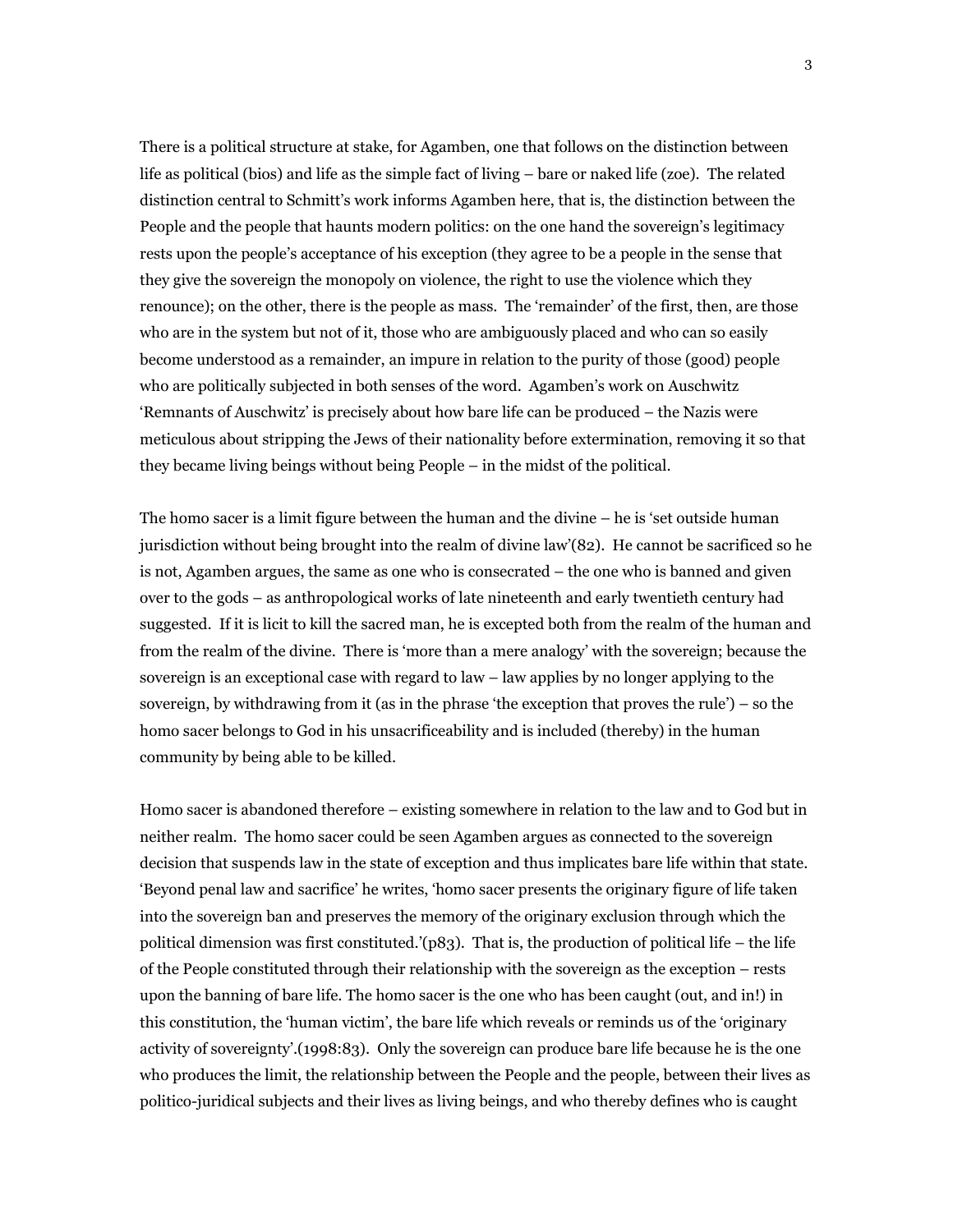in the 'space' between, ie.the one who may be killed without committing an offence in relation to human or divine law. In the imposition of the sovereign bond, all human (bare) life is exposed or abandoned to an unconditional capacity to be killed. We have established that homo sacer is the one who is not taken into the sovereign bond – who is excepted from it. But the homo sacer has a relation to that bond, of course, not only because he is constituted (or produced) by it but also because he mirrors it and serves as a 'reminder' of it. Homo sacer is the included exclusion of the sovereign decision (1998:85), the one without whom the sovereign bond does not make sense, does not constitute or construct anything.

To return to the killing of Jean Charles de Menezes. On the morning of the killing of this young man, a colleague of mine in the sociology department and I crossed paths in the corridor. We spoke about the news that a man had been shot by police, and my colleague commented that she hoped that they were just shooting any one who looked a bit different. To which I replied something to the effect of 'they'd have a task on their hands in London!' Hers was a response typical o f 'us sociologists', a leftist critical remark dismissive of the establishment and not least the police, their actions and their intelligence. We have grown familiar with police racism, their use of violence, and incidents in which the two combine.

Certainly there was horrified recognition at the revelation that the police intelligence still employed the notion of 'mongolian eyes' as they attempted to identify the man they were staking out at the address of flats in Tulse Hill, South London, where Jean Charles de Menzes also happened to be living. Mongolian eyes, the Lombroso reference!

But to understand this event as an example of the continuity of police racism is perhaps to miss something. It is to miss – because it is absolutely impossible to distinguish the example from the exception in terms of their manifestation (Agamben, 1998) – the possibility of considering the relation that the sovereign has to the homo sacer. This is not police racism as we knew it even five years ago. Nor is it best understood as the result of police blunders or stupidity. It is the problem of sovereign practice itself. The sovereign may of course regret the use of violence, may blame it on exceptional times etc. but in name of protecting the People from the people, the right to use such violence is always there, primary and definitional. (Not because the people give up their right to life – the exclusive inclusion of bare life means that life is included not surrendered.) Because the question of how to distinguish the two groups people and People becomes a hermeneutic exercise, it can manifest itself in the world as something akin to racism, a reading of the body or profile – the 'radicalised Muslim will be …' (that is ridiculous). Incidentally, this problem of distinguishing in order to know how to respond is also apparent in the internet discussions as people tried to decide how to respond affectively to the shooting: was he someone who was in the right 'set' for the British to mourn, or to feel sympathy for (especially in terms of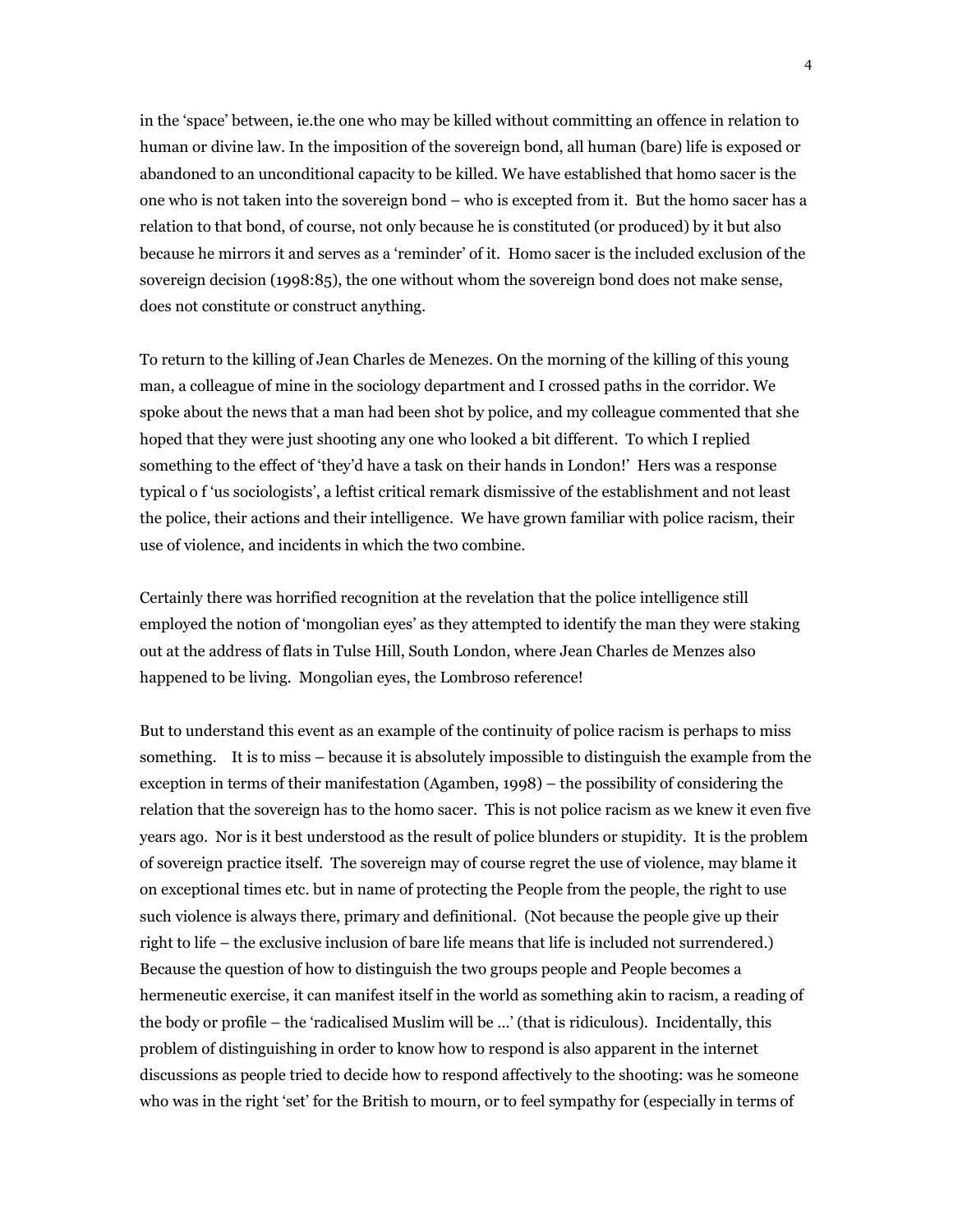compensation for his family in Brazil) – discussions turned on questions of membership such as whether his visa valid, etc, and while people confessed to being pleased at first because they had been led to believe that a suicide bomber had been killed, others refused the constitution of populations because he was any one of us, someone's son.

 I want to argue that on the one hand Jean Charles de Menezes was not homo sacer – not *any one* could have killed this man – while on the other, and in another sense, he was, precisely because his killing serves as a reminder or the link between sovereign power and violence, the sovereign's ability to produce bare life. Moreover, no where have I seen an attempt by the authorities to present his death as a sacrifice, which one might in a sense have expected from the talk of the difficulties of the 'war on terror' – while at the same time there is a sense in which the path of pursuing the war on terror has not been interrupted by this 'tragic event' (Met police statement), merely intensified the government's insistence that distinguishing the radicalised and potentially radicalisable from the rest is a priority (response to Report on July 7 bombings), alongside the recently announced need to teach the core values more forcefully in schools (May  $15<sup>th</sup>$  2006 The Guardian).

Agamben likens the homo sacer (drawing on Jhering , 1998:104) to the wargus (wolfman) in ancient Germanic law. Scholars have argued that ancient Germanic law was founded on the concept of peace and the exclusion of the wrong-doer from the community. The wrong-doer became the one without peace (friedlos) and the one whom anyone could kill without committing homocide. In medieval law the one who is banned from the community has a liminal status, and Agamben argues that the Germanic and Anglo-Saxon sources underline the bandit's liminal status by defining him as a 'wolf-man'. 'In the collective unconscious as a monstrous hybrid of human and animal, dividied between the forest and the city' , the werewolf, banned from the city, is neither one nor the other, 'a threshold of indistinction and of passage between animal and man'(1998:105). The sovereign's position is maintained by such a ban, not by a contract; the sovereign's ban of the were-wolf. Tracing this idea, Agamben points out that in legend and medieval narrative poetry one can find the image of the werewolf as a temporary metamorphosis; the temporary nature 'corresponds perfectly to the state of exception during which time the city is dissolved and men enter into a zone in which they are no longer distinct from the beasts.' But his point here is that this also applies to the sovereign – there is an intimate link between the werewolf and the sovereign /king – as the lays/stories Agamben draws upon illustrate eg. in the lay the wolf-man ends up going to live with the sovereign and being transformed back into a man on the king's bed.

The two – the homo sacer or wolf-man and the sovereign – are intimate because both have the potential to turn into beasts. The wolfman reminds us of the potential to revert to the